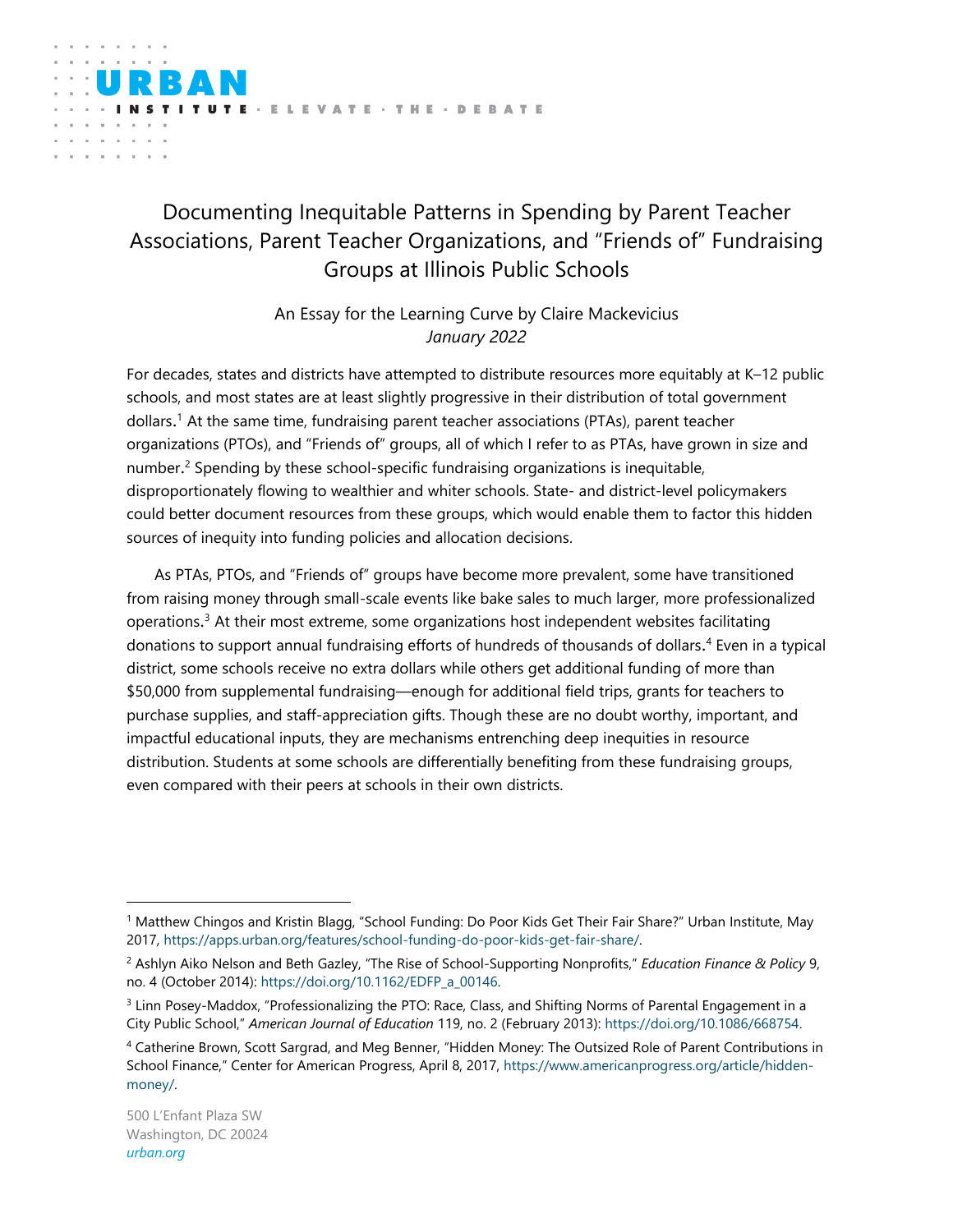# **In Illinois, PTAs, PTOs, and "Friends Of" Organizations Disproportionately Benefit Wealthier, Whiter Schools**

In this case study, I document patterns of regressive spending by PTAs in Illinois in 2017, when resources disproportionately went to wealthier, whiter schools. Though *average* PTA expenditures are a small share of a public school's funds, in Illinois they total more than \$35 million in undocumented spending on K-12 schools. In extreme cases they supplement school budgets by more than 10 percent, and fundraising PTAs are growing in size. If state- and district-level policymakers had documentation of this spending, they could factor these supplemental dollars into equity-attuned approaches to distributing government resources.

This analysis focuses on Illinois, but patterns and policy lessons are likely relevant across states and settings. In terms of overall K–12 public school spending, Illinois spends slightly less than the national average and relies more than average on local revenues. Although in recent years Illinois has some of the largest inequities in terms of the distribution of state and local funds,<sup>5</sup> in 2017 it updated its funding formula to combat these inequities. Among all states Illinois has the average number and size of fundraising organizations per school, and I find patterns consistent with [M](https://www.rsfjournal.org/content/5/3/41.abstract)urray and coauthors' recent statewide analysis of North Carolina elementary schools and an [in-depth report on the Los](https://laist.com/news/education/los-angeles-unified-parent-fundraising)  [Angeles Unified School District](https://laist.com/news/education/los-angeles-unified-parent-fundraising) in that the largest PTAs serve the most-advantaged (i.e., wealthier, whiter) student populations.<sup>6</sup> The distribution of spending by these groups that I document in Illinois is likely similar to other states.

I put spending by these school-specific fundraising groups in per-pupil terms to deepen our understanding of the patterns and impacts of these organizations on resources distributed to students. To put fundraising groups' spending in per-pupil terms, I gathered the latest year of organizations' tax returns from th[e](https://nccs.urban.org/) [Urban Institute's National Center](https://nccs.urban.org/) for Charitable Statistics and matched these with schools and school-level characteristics usin[g](https://educationdata.urban.org/data-explorer/) Urban's [Education Data Portal.](https://educationdata.urban.org/data-explorer/)

In Illinois, nearly 600 school-specific fundraising organizations large enough to file taxes spend on average just over \$100 per student a year, but the quarter of them that spend the most spend more than twice that (figure 1). It is worth noting that not all nonprofits file full tax returns (only those with gross receipts over \$50,000 are required to), but I find in my sample that many smaller schoolsupporting fundraising organizations do still file with the IRS.

<sup>5</sup> Ivy Morgan and Ary Amerikaner, *Funding Gaps: An Analysis of School Funding Equity across the U.S. and within Each State* (Washington, DC: Education Trust, 2018).

<sup>6</sup> Brittany Murray, Thurston Domina, Linda Renzulli, and Rebecca Boylan, "Civil Society Goes to School: Parent-Teacher Associations and the Equality of Educational Opportunity," *Journal of the Social Sciences* 5, no. 3 (March 2019): 41–63,<https://doi.org/10.7758/RSF.2019.5.3.03>.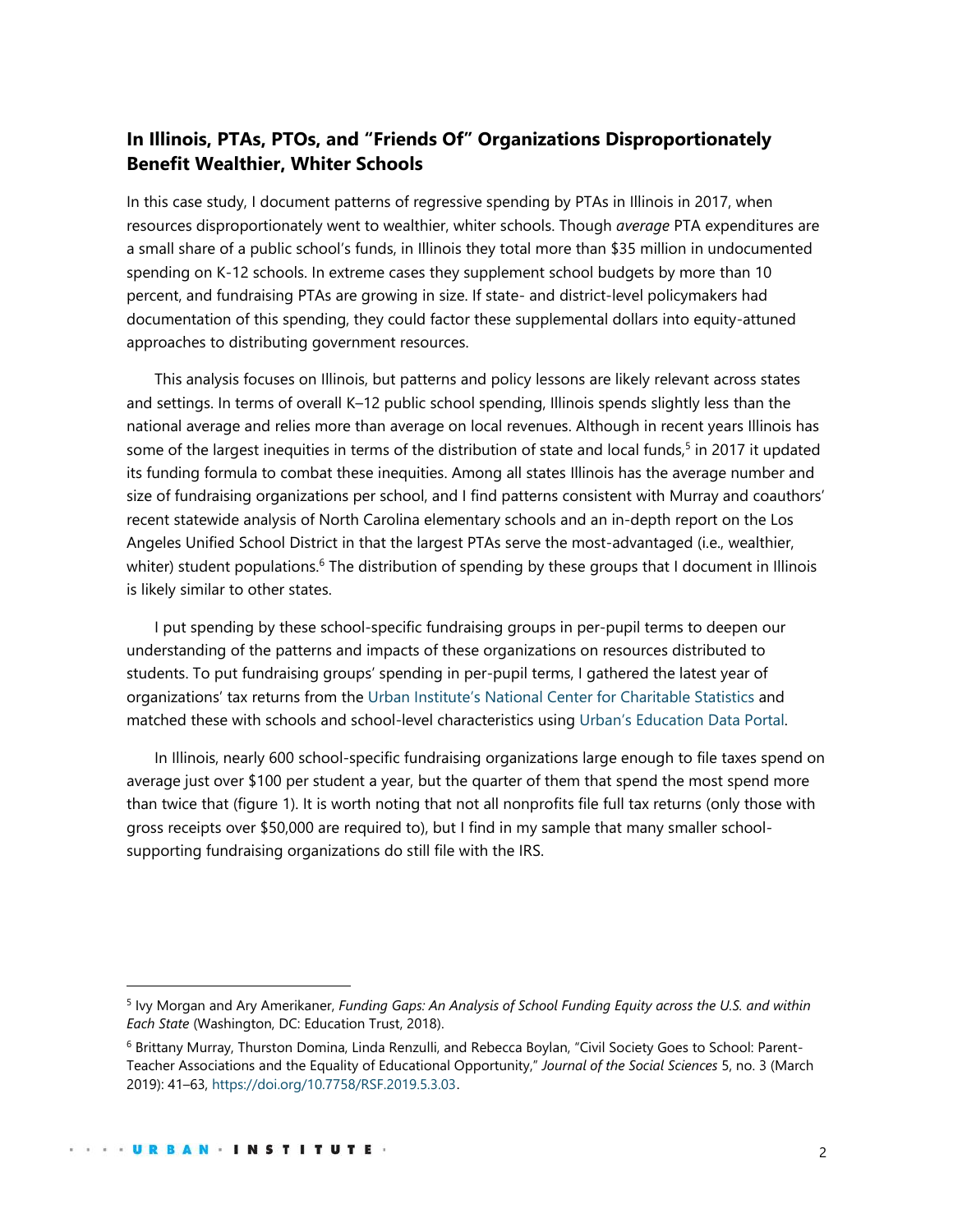#### FIGURE 1

### **Parent Teacher Associations in Illinois Spend \$107.12 per Student a Year on Average**

*The top 25 percent spend an average of \$266.93*

*Number of organizations*



**URBAN INSTITUTE**

**Source:** Author's calculations based on National Center for Charitable Statistics data of nonprofit tax filings.

While the average spent by these groups amounts to a relatively small share of total per-pupil spending from documented federal, state, and local government sources, they provide highly impactful discretionary dollars to the schools they support. Funds from these groups are spent on everything from basic supplies and textbooks to extracurricular enrichment and yearbooks and can provide schools some budget flexibility. Over the past year in Chicago, for instanc[e,](https://chicago.chalkbeat.org/2021/4/5/22363000/in-chicago-parent-fundraising-eases-reopening-at-some-schools-and-leaves-others-out) some wealthierserving schools had earlier and easier access to cleaning supplies, enabling them to reopen more safely thanks to fundraising by their PTA groups.<sup>7</sup> Spending by these organizations represents on average an extra 3 percent on top of allocated state and local nonpersonnel discretionary funds, though the very largest contribute an additional 20 percent.

# **In Illinois, Schools That Serve Wealthier Students Are More Likely to Benefit from a Fundraising Group**

There are stark inequities—by low-income status and race—in terms of which schools have fundraising groups and how much those groups spend. Though over 15 percent of K–12 public schools in Illinois are supported by tax-filing fundraising groups, the likelihood of having such a group differs dramatically by the wealth of schools' student populations (figure 2). I operationalize the wealth of student populations using the shares of students who are eligible for free or reduced-price

 $7$  Yana Kunichoff, "In Chicago, Parent Fundraising Eases Reopening at Some Schools — and Leaves Others Out," *Chalkbeat*, April 5, 2021, [https://chicago.chalkbeat.org/2021/4/5/22363000/in-chicago-parent-fundraising-eases](https://chicago.chalkbeat.org/2021/4/5/22363000/in-chicago-parent-fundraising-eases-reopening-at-some-schools-and-leaves-others-out)[reopening-at-some-schools-and-leaves-others-out.](https://chicago.chalkbeat.org/2021/4/5/22363000/in-chicago-parent-fundraising-eases-reopening-at-some-schools-and-leaves-others-out)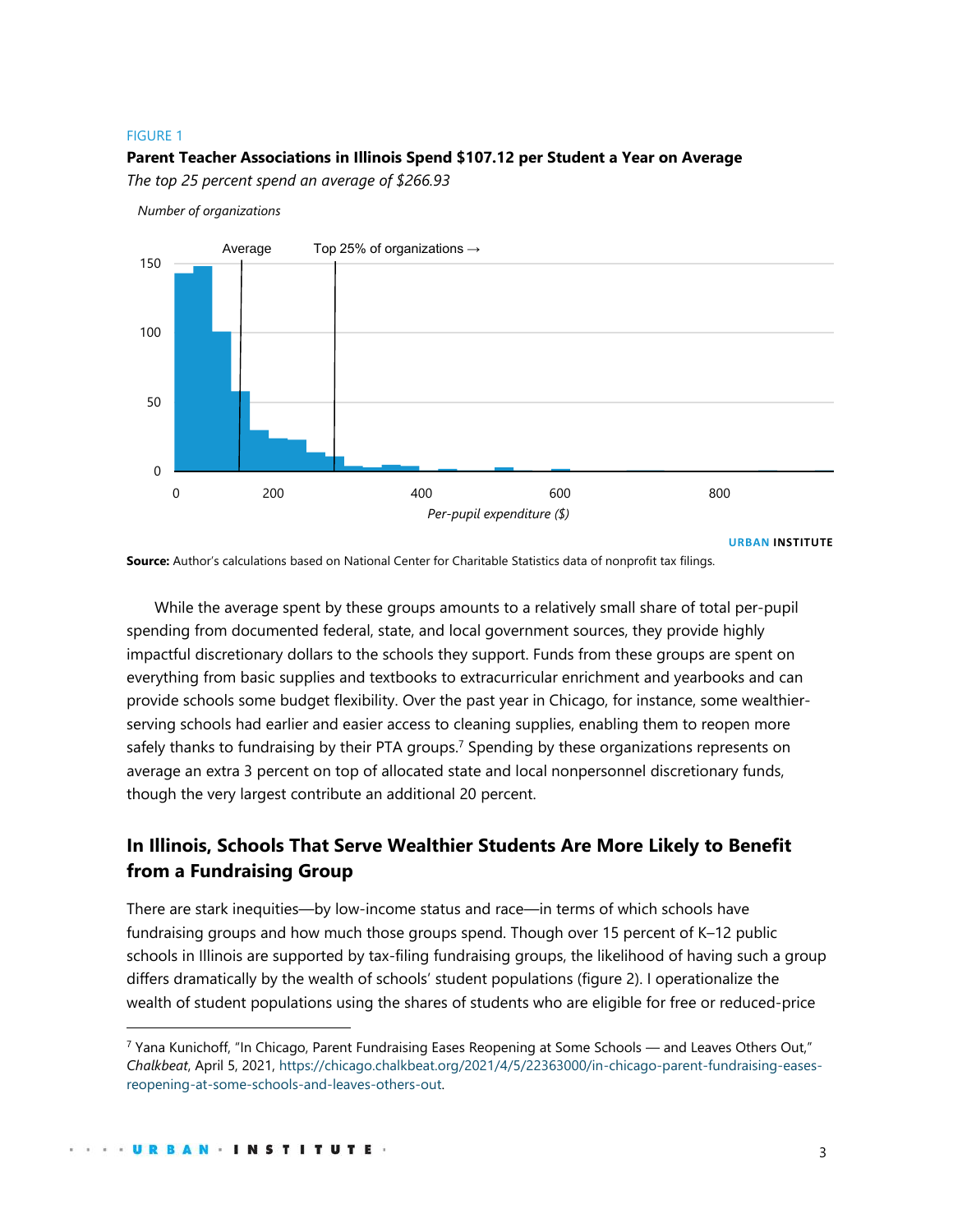lunches, a rough proxy for economic disadvantage. More than half of school-specific fundraising groups (58 percent) are associated with schools serving the wealthiest 25 percent of students. Put differently, the wealthiest-serving quarter of schools has nearly a 40 percent likelihood of having an associated fundraising group, while the quarter serving the lowest-income has just a 2 percent chance.

### FIGURE 2



### **In Illinois, There Are More Parent Teacher Associations at Wealthier-Serving Schools**

#### **URBAN INSTITUTE**

**Source**: Author's calculations based on National Center for Charitable Statistics data of nonprofit tax filings and Department of Education Common Core of Data school demographic data.

Furthermore, there are more organizations associated with the wealthiest quarter of schools, and those organizations spend much more (an average of \$123 per pupil) than the fewer organizations at the least-wealthy quarter of schools (an average of less than \$50 per pupil) (figure 3). This pattern of regressivity in spending across schools in one state should concern state- and district-level leaders who specifically design policies to combat inequities in resource distribution, but whose policies do not explicitly account for these supplemental funds.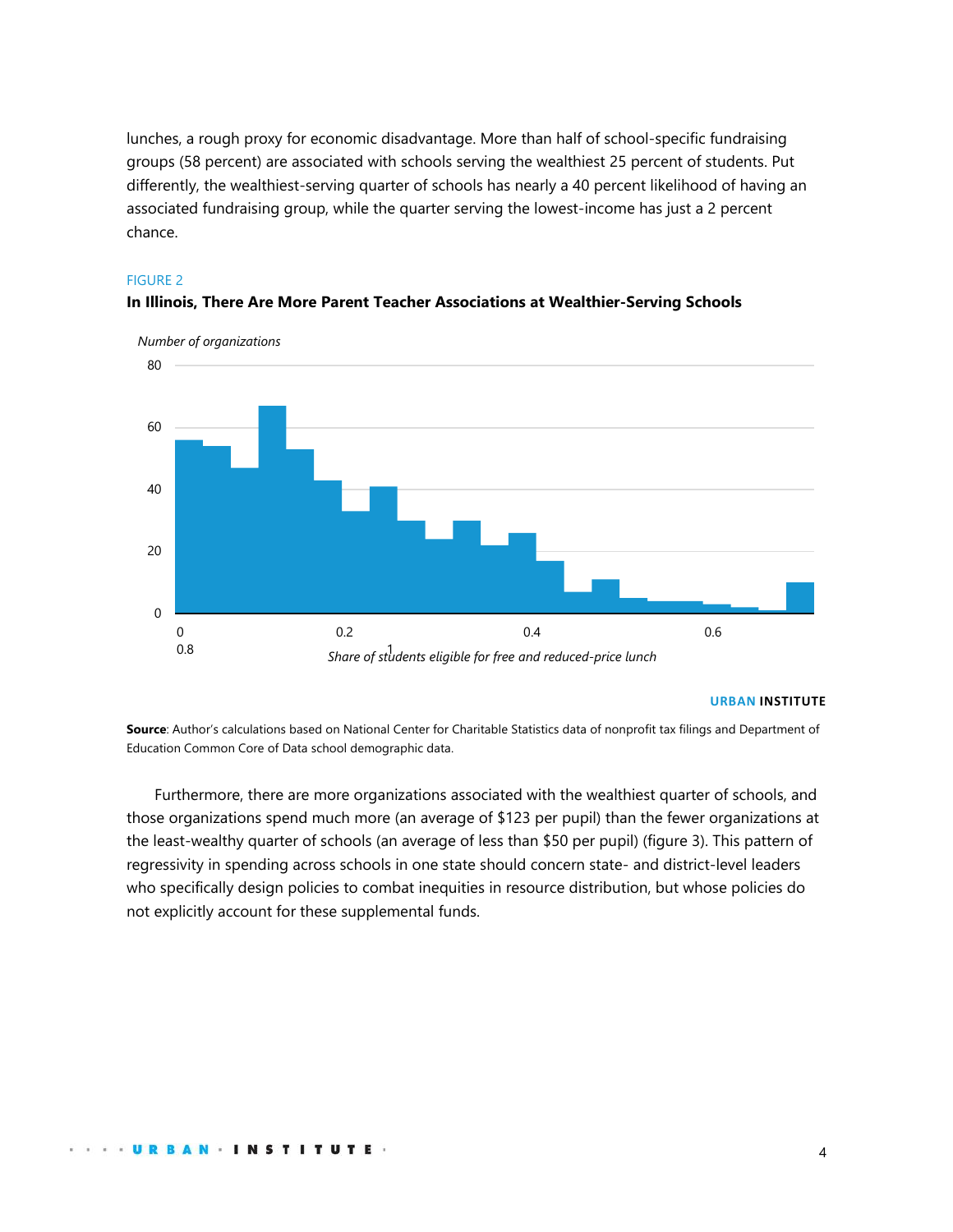#### FIGURE 3



### **In Illinois, Parent Teacher Associations Spend More at Wealthier-Serving Schools**

*Share of students eligible for free and reduced-price lunch*

#### **URBAN INSTITUTE**

**Source**: Author's calculations based on National Center for Charitable Statistics data of nonprofit tax filings and Department of Education Common Core of Data school demographic data.

# **In Illinois, Schools That Serve Relatively Wealthier and Whiter Students Benefit from Higher-Spending Supplemental Fundraising Groups**

Even within districts, there are inequities in where funds flow by income and race. Schools serving smaller shares of students identified in the Common Core of Data as Black, Hispanic, Asian, American Indian or Alaska Native, Native Hawaiian or Pacific Islander, or as multiple racial categories—have higher-spending funding organizations (figure 4). Prior work document[s](https://www.theatlantic.com/education/archive/2016/07/how-marginalized-families-are-pushed-out-of-ptas/491036/) PTAs as historically whitedominated groups that can effectively entrench unequal access to opportunities for already advantaged student populations.<sup>8</sup> In Illinois, this shows up in patterns of the distribution of funds by these groups *within* districts.

<sup>8</sup> Casey Quinlan, "How Marginalized Families Are Pushed Out of PTAs," *The Atlantic*, July 13, 2016, [https://www.theatlantic.com/education/archive/2016/07/how-marginalized-families-are-pushed-out-of](https://www.theatlantic.com/education/archive/2016/07/how-marginalized-families-are-pushed-out-of-ptas/491036/)[ptas/491036/.](https://www.theatlantic.com/education/archive/2016/07/how-marginalized-families-are-pushed-out-of-ptas/491036/)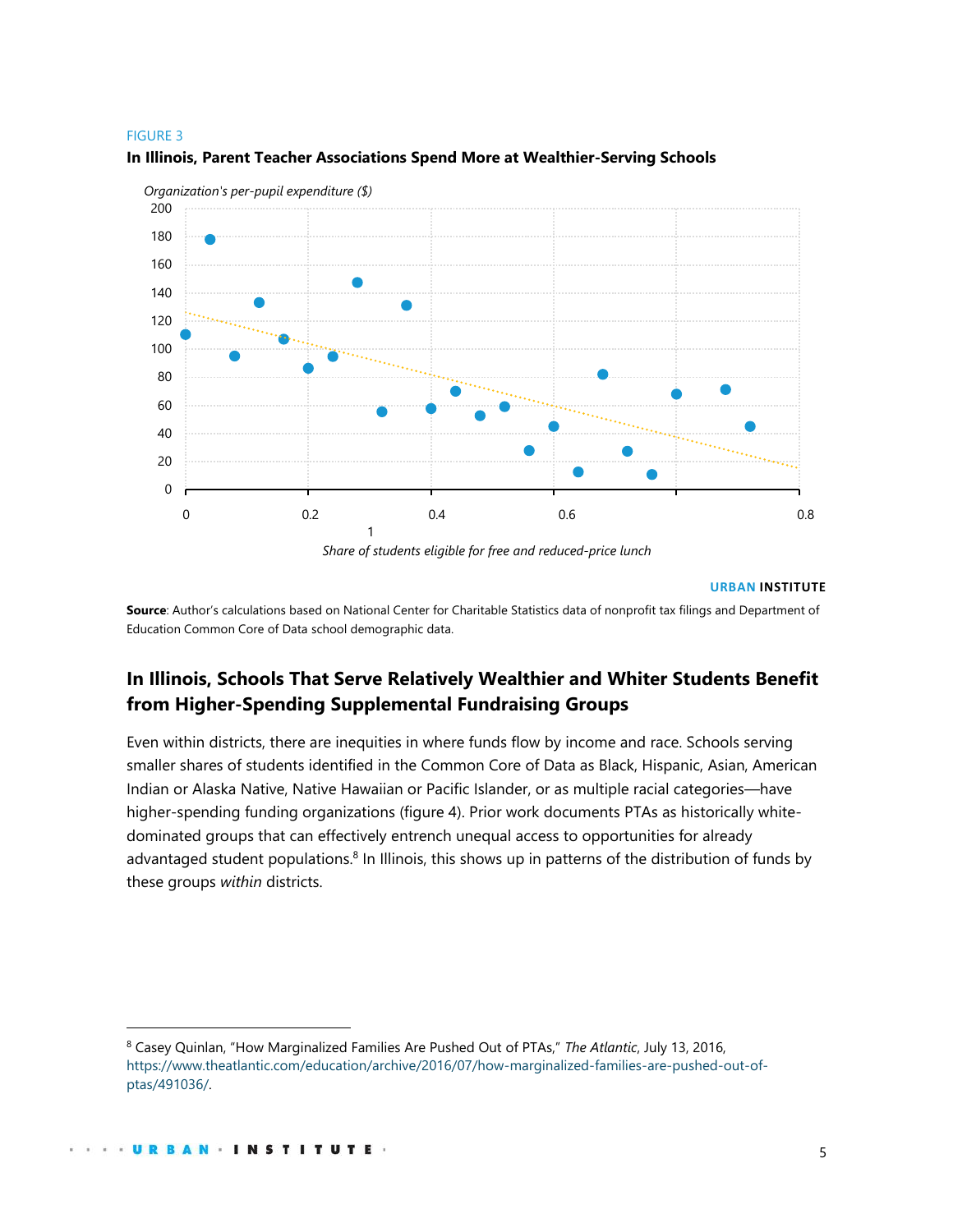#### FIGURE 4

# **In Illinois, Parent Teacher Associations Spend More at Relatively Whiter Schools within School Districts**



*Organization's per-pupil expenditure (\$)*

#### **URBAN INSTITUTE**

**Source**: Author's calculations based on National Center for Charitable Statistics data of nonprofit tax filings and Department of Education Common Core of Data school demographic data.

To contextualize these discrepancies, consider the example of North Shore School District 112, located between Chicago and the Illinois-Wisconsin border. Comparing across just elementary schools, only one of the two least-white schools had a tax-filing PTA group, and that group spent about \$80 per pupil. Conversely, the whitest two schools had fundraising PTAs that spent \$228 and \$581 per pupil.

# **Policymakers Can Mitigate the Regressive Effects of Fundraising Groups**

Given a potentially volatile—or at least uncertain—public school funding landscape over the next several years, policymakers likely want to document funding sources that could hamper efforts to distribute resources equitably. Fundraising groups (PTAs, PTOs, and "Friends of" organizations) can fill gaps created by budget cuts and be mechanisms for certain schools and districts to amass disproportionate amounts of funding, both of which can threaten efforts to make resource distribution more equitable. At the very least, policymakers and researchers would be well served and could mitigate potential inequities—if these groups' spending was documented better. The following steps could be taken to achieve this: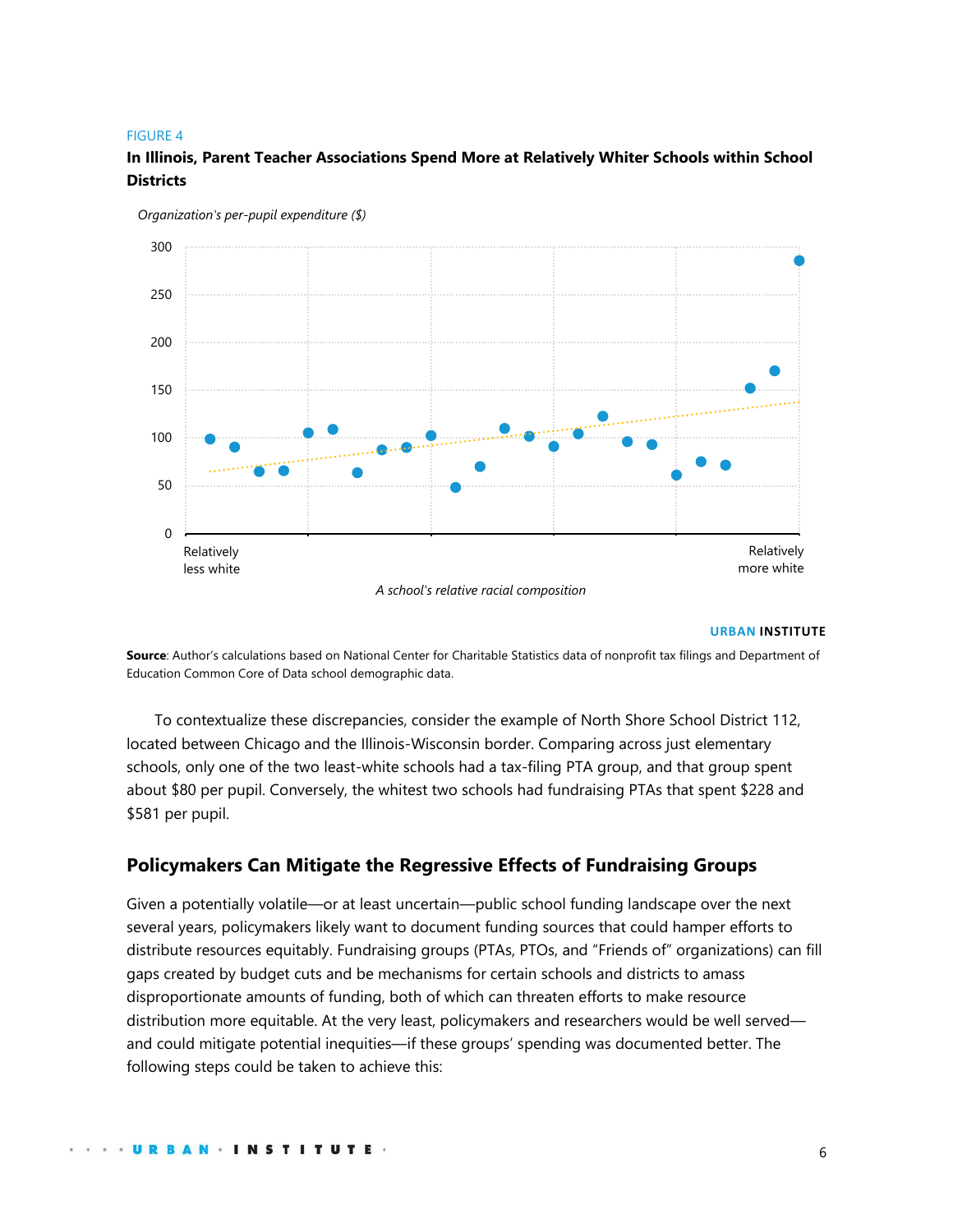- State education departments could systematically account for private fundraising that supplements government revenues at public schools. [A](https://infohub.nyced.org/reports/government-reports/local-law-171-of-2018) recent measure in New York City required schools to report PTA fundraising, and states could implement similar rules.<sup>9</sup> This fundraising could be included in the information gathered as part of the school-level funding reports newly required by the Every Student Succeeds Act.
- Districts and states could take that systematic documentation of fundraising into account when applying funding formulas to determine how to distribute federal, state, and local revenues across schools. At the state and district levels, government resource distribution could also take into account the additional \$30 million in supplemental spending by districtlevel fundraising organizations, which I did not factor into this analysis but whose presence and spending follow patterns of inequities similar to what I highlight at the school level.
- Leaders in districts with many, or very large, fundraising organizations could consider taking approaches to tackle vastly unequal fundraising groups across schools. For example, in Illinois, th[e](https://ptaequityproject.com/about) [PTA Equity Project](https://ptaequityproject.com/about) in Evanston's District 65 represents a grassroots, collective, parent-led effort to pool and redistribute PTA funds across the district's schools.

In Illinois, PTA groups disproportionately exist and spend the most at whiter, wealthier public schools. This is not only broadly true across schools and districts but replicates *within* districts, where relatively whiter schools receive more from these supplemental nonprofit fundraising organizations. The size and number of organizations per school in Illinois is roughly the national average, and the patterns I highlight likely exist in other states. This should concern policymakers and researchers, who are operating with incomplete documentation of public school funding and risk allowing this supplemental flow of resources to perpetuate deeply entrenched inequities in resources and opportunities.

*Claire Mackevicius is a PhD student in the School of Education and Social Policy at Northwestern University.*

<sup>&</sup>lt;sup>9</sup> "Local Law 171 of 2018—PA/PTA Fundraising Report," New York City Department of Education, accessed January 10, 2022, [https://infohub.nyced.org/reports/government-reports/local-law-171-of-2018.](https://infohub.nyced.org/reports/government-reports/local-law-171-of-2018)